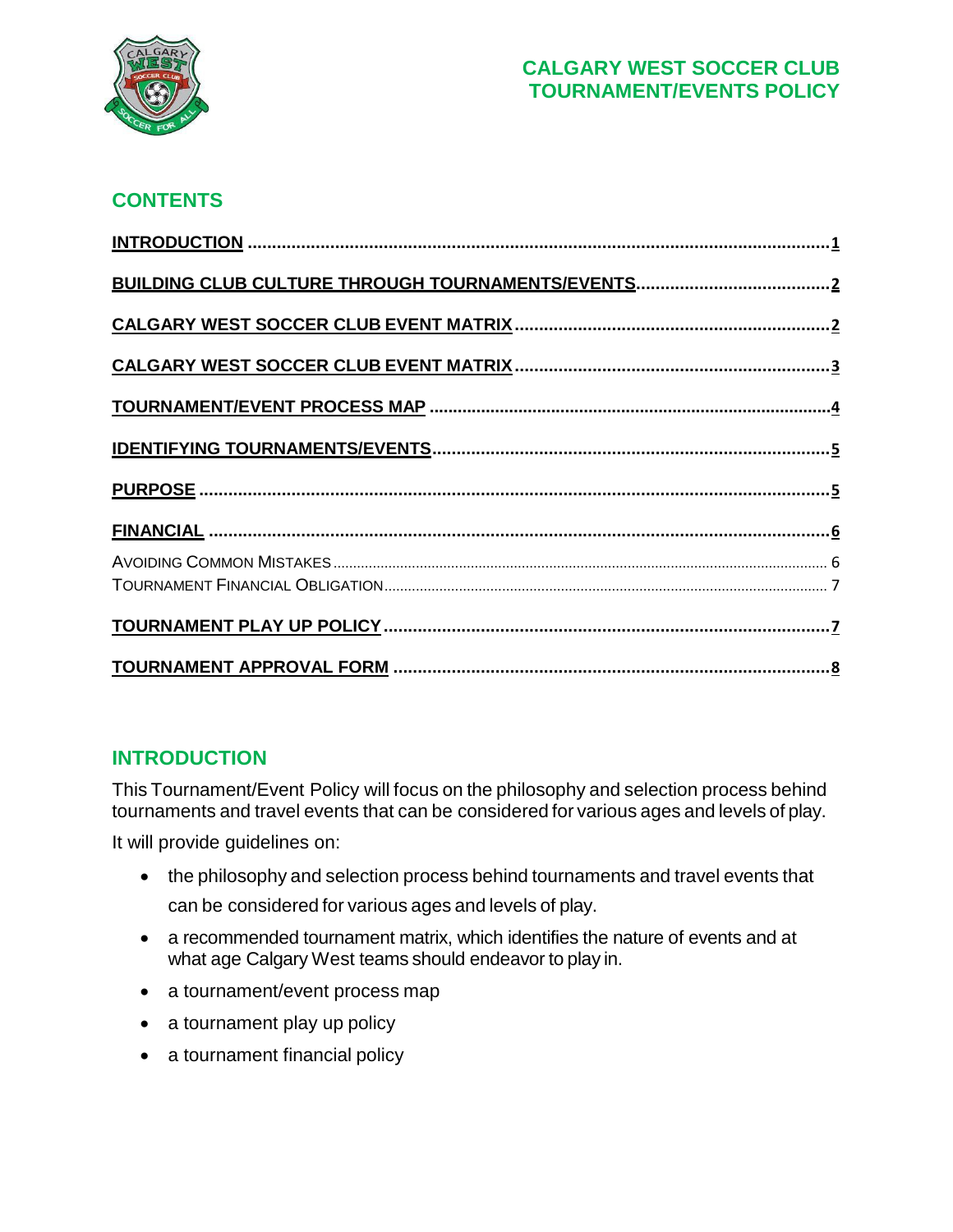

# <span id="page-1-0"></span>**BUILDING CLUB CULTURE THROUGH TOURNAMENTS/EVENTS**

Calgary West, believes that tournaments can be utilized for development purposes, if periodized within a team's development plan. It can also foster Club culture, as teams represent our Club at tournaments and festivals, including local, provincial, regional, national, and international events.

By showing a progressive club driven strategy to team participation in tournaments / events we hope to:

- Screen events for bestfacilities, organization, competition for our development objectives
- Increase the sense of club pride
- Demonstrate a level of organization to our members
- Build relationships with tournament organizers for potential registration discounts, appropriate scheduling, competitivematches.
- Support teams with an efficient use of staff resources (same place, same time)

# <span id="page-1-1"></span>**CALGARY WEST SOCCER CLUB EVENT MATRIX**

Below is a recommended tournament matrix, which identifies the nature of events, at what age, Calgary West teams should endeavor to play in. There is some flexibility depending on the level of play of teams For example, a top U10 may consider travel tournaments.

Beyond the matrix provided on the next page,Calgary West Soccer Club willworkwithits teams to identify opportunities for teams to participate in events, which match the description above. Club recommended events have been pre-qualified as being:

- Well organized
- Appropriate levels of competition
	- $\circ$  This includes the timing of games to avoid team fatigue
	- $\circ$  This includes whether a team is playing teams that they would normally play in the Calgary league. It makes little sense to travel to play the same Calgary teams.
- Quality of officiating
- Qualityfacilitiesandplayingfields
- Reasonably priced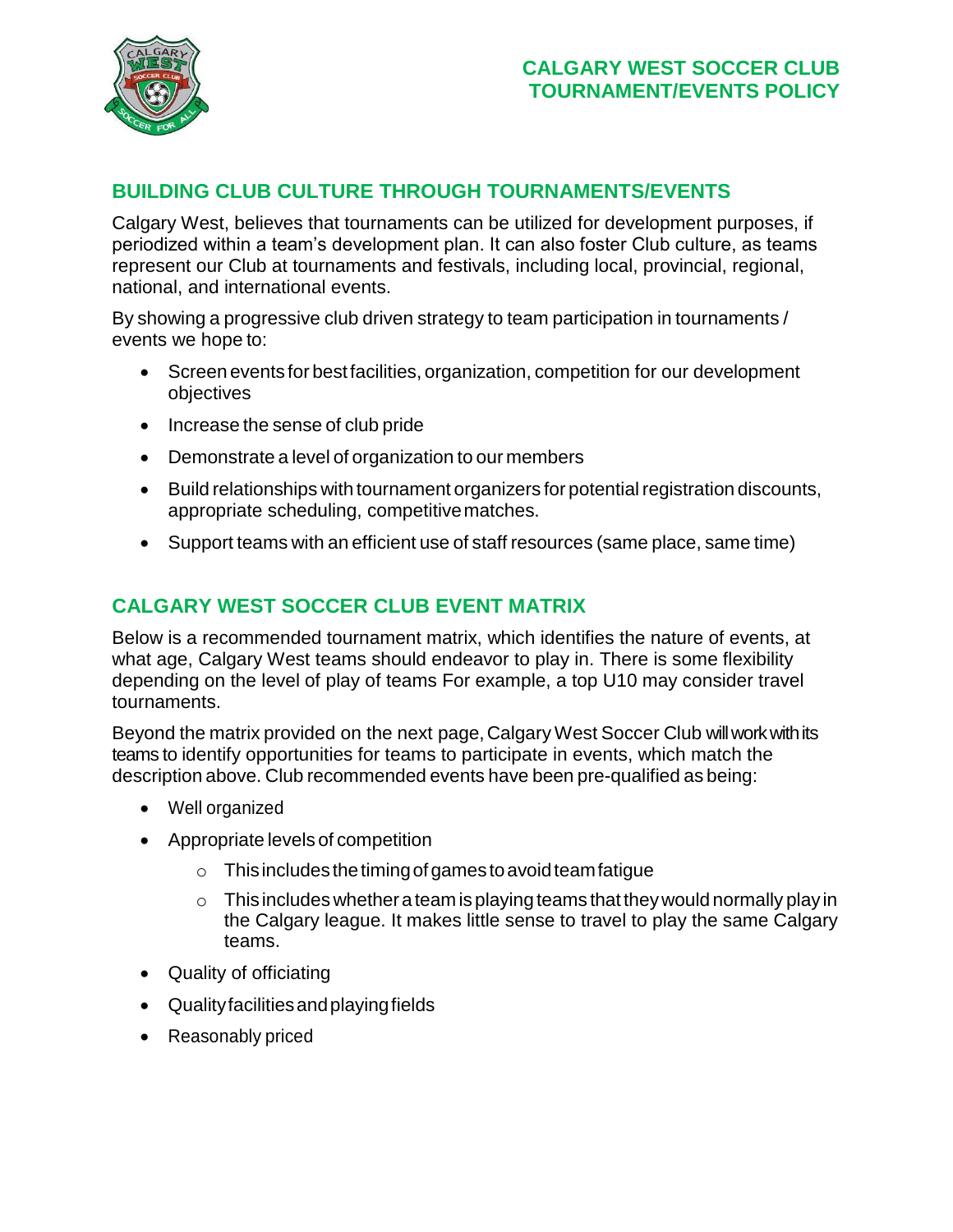

### **CALGARY WEST SOCCER CLUB EVENT MATRIX**

<span id="page-2-0"></span>

| Age<br>Group | <b>Festivals</b> | Local<br><b>Tournaments</b> | <b>Travel</b><br><b>Tournaments</b> | Showcase<br>Tournaments | Professional<br><b>Trials</b> | Global<br><b>Experience</b> | <b>Minimum</b><br>roster<br>size | <b>Frequency</b>                                                                                                                               |  |
|--------------|------------------|-----------------------------|-------------------------------------|-------------------------|-------------------------------|-----------------------------|----------------------------------|------------------------------------------------------------------------------------------------------------------------------------------------|--|
| U9           | $\mathscr{D}$    | $\mathscr{L}$               |                                     |                         |                               | $\mathscr{D}$               | 12                               | 1 event per season                                                                                                                             |  |
| U10          | $\mathscr{U}$    | $\mathscr{U}_t$             |                                     |                         |                               | $\mathscr{L}$               | 12                               | 1 event per season                                                                                                                             |  |
| U11          |                  |                             | $\mathscr{L}$                       |                         |                               | $\mathscr{L}$               | 15                               | 1 event per season                                                                                                                             |  |
| U12          |                  |                             | $\mathscr{D}$                       |                         |                               | $\mathscr{D}$               | 15                               | 1-2 events per season if local. 1 event per season if travel is<br>involved. Top tier teams could travel to a quality tournament.              |  |
| U13          |                  |                             | $\mathscr{L}$                       |                         |                               | $\mathscr{D}$               | 16                               | 1-2 events per season. Top tier teams should travel to quality<br>tournaments                                                                  |  |
| U14          |                  |                             | $\mathscr{Y}$                       |                         |                               | $\mathscr{L}$               | 16                               | 1-2 events per season. Top tier teams should travel to quality<br>tournaments                                                                  |  |
| U15          |                  |                             | IJ,                                 | $\mathscr{L}$           | $\mathscr{Y}$                 | $\mathscr{D}$               | 16                               | 1-2 events per season. Top tier teams should travel to show<br>case tournaments. Opportunities for individual players should<br>be identified. |  |
| U16          |                  |                             | $\mathscr{L}$                       | $\mathscr{L}$           | $\mathscr{L}$                 | $\mathscr{L}$               | 16                               | 1-2 events per season. Top tier teams should travel to show<br>case tournaments. Opportunities for individual players should<br>be identified. |  |
| <b>U17</b>   |                  |                             | IJ,                                 | $\mathscr{Y}$           | $\mathscr{L}$                 | $\mathscr{L}$               | 16                               | 1-2 events per season. Top tier teams should travel to show<br>case tournaments. Opportunities for individual players should<br>be identified. |  |
| U18          |                  |                             |                                     |                         | Z)                            |                             | 16                               | 1-2 events per season. Top tier teams should travel to show<br>case tournaments. Opportunities for individual players should<br>be identified. |  |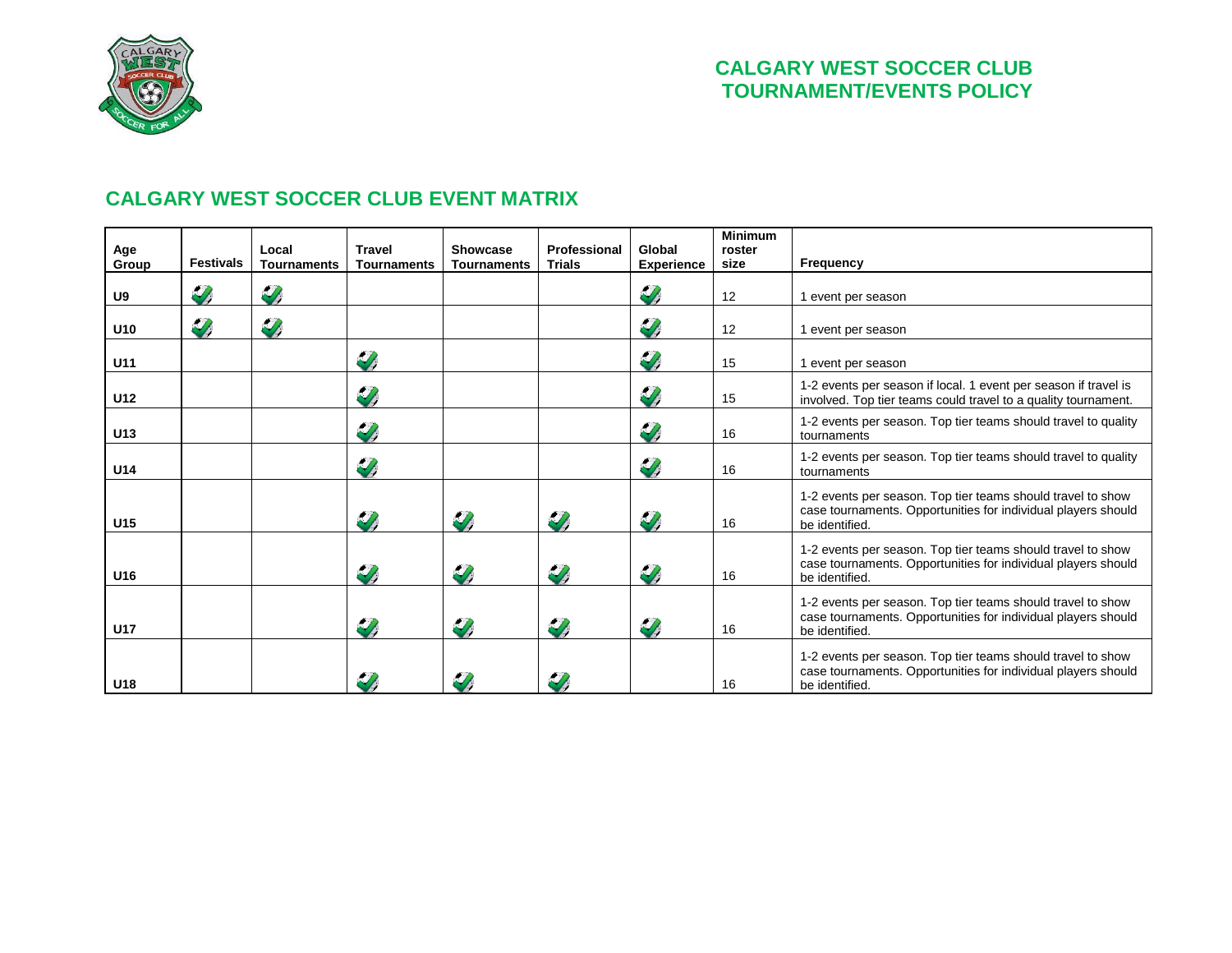

# <span id="page-3-0"></span>**TOURNAMENT/EVENT PROCESS MAP**

The following process should be followed within the Club to approve event/tournament participation.

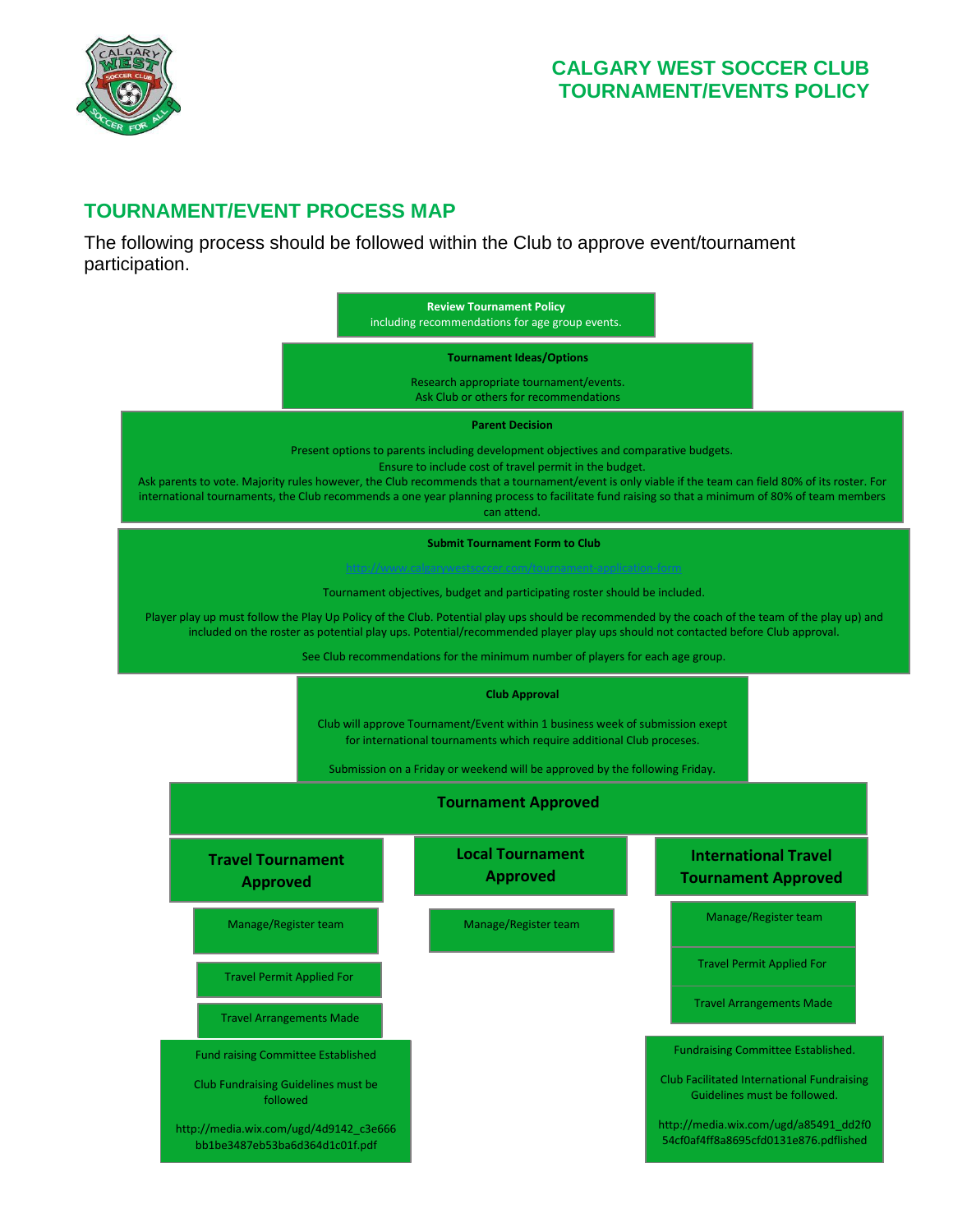

# <span id="page-4-0"></span>**IDENTIFYING TOURNAMENTS/EVENTS**

Based on the matrix above, one of the first tasks of the team's staff (in preparing the seasonal plan), is to identify the tournaments and events to propose to the team members (families).

When recommending tournaments/events consider the following.

#### PURPOSE

The selection of a tournament/event should be purposeful and considerate of the time and financial commitment from team members. It should be easy to explain and intuitive such that families can appreciate the recommendation and are excited to participate. It's important to consider:

- <span id="page-4-1"></span>• Why is does the team want to attend an event/tournament?
- Why does the team want to attend a specific event/tournament?
- Does the level and age of play match the team?
- Does the time of year/season make sense?
- What are the on and off field opportunities for the team members?

Here is a suggested checklist and questions to answer for various types of events/tournaments.

| Event                       | Organization                                                                                                               | <b>Competition</b>                                         | <b>Financial</b>                                                            | Other                                                                                                                                |  |
|-----------------------------|----------------------------------------------------------------------------------------------------------------------------|------------------------------------------------------------|-----------------------------------------------------------------------------|--------------------------------------------------------------------------------------------------------------------------------------|--|
| <b>Travel</b><br>Tournament | Communication<br>Early planning<br>Schedulingsupport<br><b>Quality Facilities</b><br>Environment                           | Age<br>Level of play<br>Minimal blending of<br>ages/levels | Entry fee<br>Travel permit<br>Transportation<br>cost<br>Hotel cost<br>Other | History of success<br>Endorsements from previous<br>attendees<br>Experience off field                                                |  |
| <b>Showcases</b>            | Communication<br>Early planning<br>Schedulingsupport<br><b>Quality Facilities</b><br>Environment                           | Age<br>Level of play<br>No blending of ages/levels         | Entry fee<br>Travel permit<br>Transportation<br>cost<br>Hotel cost<br>Other | History of success<br>Endorsements from previous<br>attendees<br>College coaches in attendance<br>Pre-work done by players and staff |  |
| Professional<br>Trials      | Location of trial<br>Organizer's reputation<br>Detailed itinerary<br>Use of an agent vs. NCAA<br>eligibility is understood | Trial is at the appropriate<br>ageandlevel                 | Financial<br>obligation of the<br>player is clear<br>and accounted          | Opportunity is possibleforplayer<br>ITC and MLS territorial rules are<br>understood                                                  |  |

#### EVENT/TOURNAMENT SELECTION CHECKLIST

Note: Professional trials need to be handled carefully. Common issues are:

• They are used to feed the ego of the club/coach involved and are not in the best interest of theplayer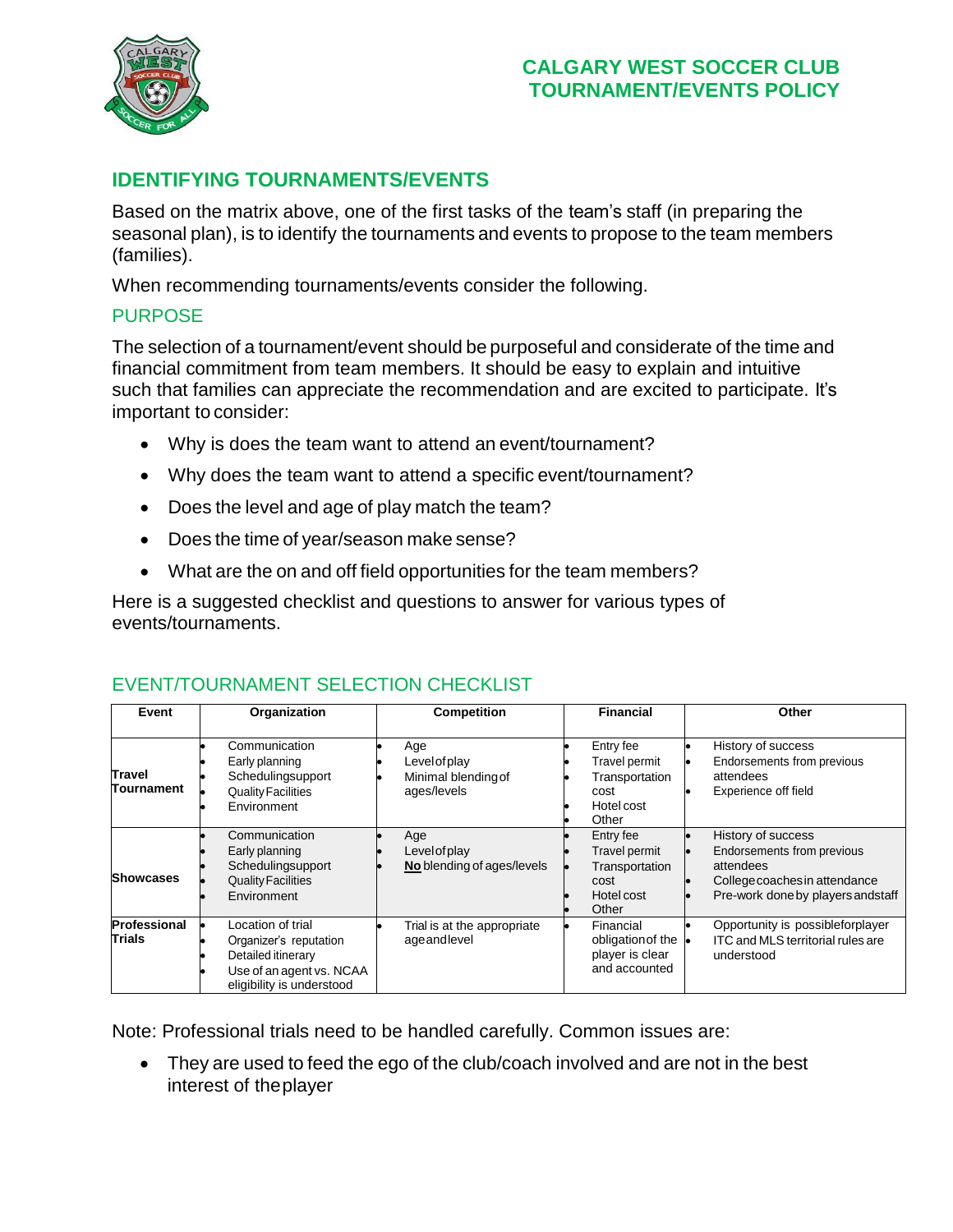

- The player is ineligible (or is extremely difficult) for selection, but gets presented as a realistic option i.e. selling dreams
- The club/coach have limited connections and bring the same players to the same opportunities for trial and not assessing the player and sourcing the best opportunity based on the player's interest and ability
- Agents are used, which can negatively impact the players NCAA eligibility

All professional trial opportunities must be discussed at the Club level, with final approval by the Technical Director.

All communication related to the player opportunity must be copied to the Technical Director.

All social media utilized to promote the player opportunity must be approved by the Executive Director.

### <span id="page-5-0"></span>FINANCIAL

Team staff should be aware of the impact additional costs may have on team members. It is essential to be sensitive and open in this area and to present a plan in such a way that allows parents, in confidence, to raise concerns. Once the purpose is outlined, a financial plan is essential to present to the parents. It should include:

- A budget for all aspects of participating in a particular event
- Disclosure/transparency if staff are covered by the team
- A fundraising plan, including roles, responsibilities, and how funds will be distributed
- A confidential process for parents to raise concerns about their ability to participate, along with a mechanism to try and support such families
- A post tournament/event accounting, with any leftover funds distributed. It is not recommended that team funds are rolled over between seasons.

# <span id="page-5-1"></span>AVOIDING COMMON MISTAKES

While the table above identifies some of the key questions to answer and things to consider, there are numerous mistakes that are consistently observed when choosing events, especially showcases or professional trials.

Some of the most frequent mistakes include:

- Team staff lack experience or contacts to choose the best events to suit the team and players
- Teams are steered towards tournaments because other teams are attending
- Players or coaches feel that teams need to attend show case tournaments at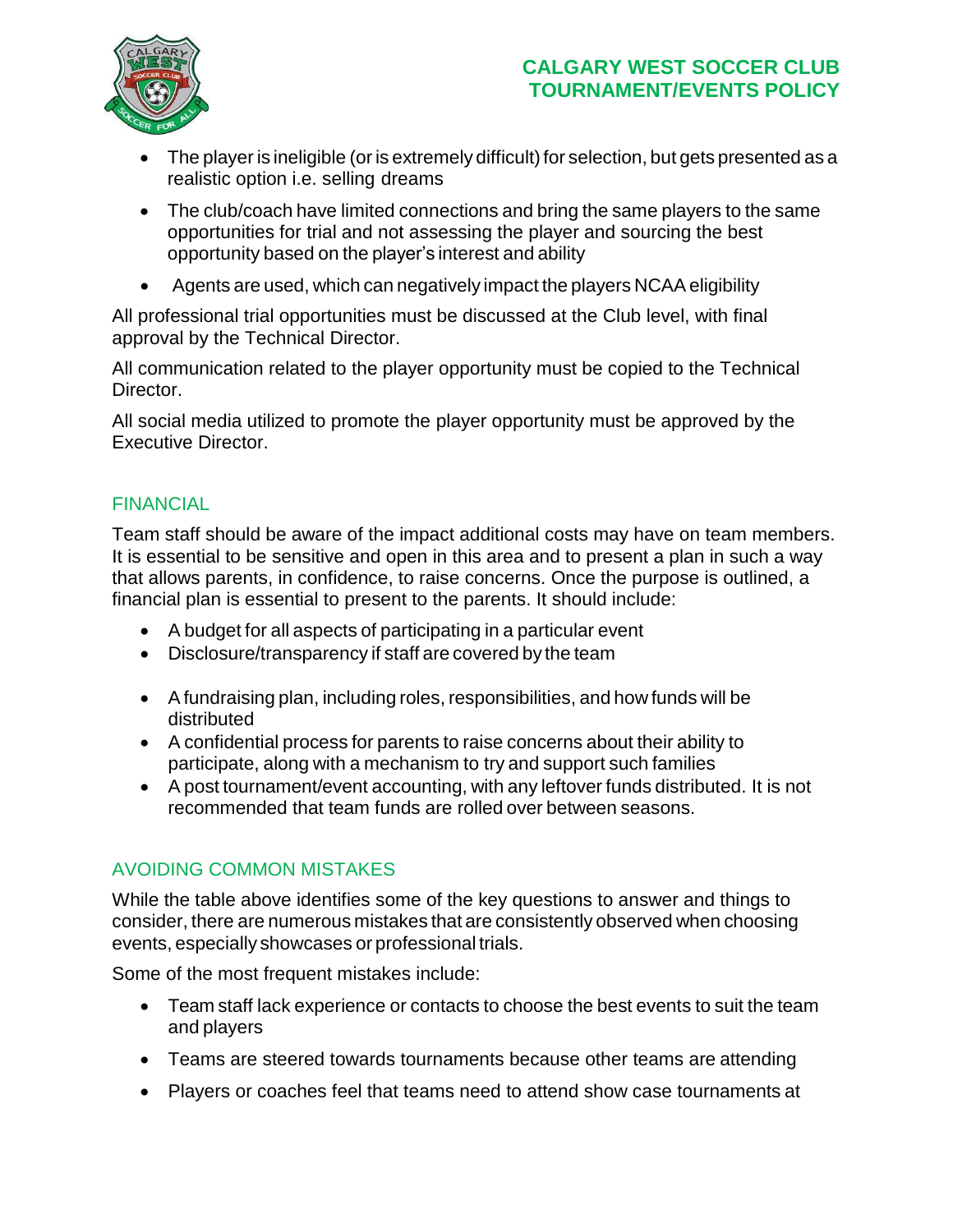

#### young ages

It is important to note that if teams are attending show case tournaments, players should maximize the value of attending such events. The important tasks to perform in advance are:

- Prepareaprofessionalplayer profile and highlight video
- Communicate with college coaches

Teams attend at the wrong time, generally in two ways:

- Teamis too young (players are not being recruited, generally before U16)
- Manyplayers are already committed

In summary, tournaments and events provide a fantastic opportunity to create lasting memories, developmental and competitive outlets, along with the showcasing of players to collegiate and professional levels of play.

If managed correctly, these tournaments and events can be at the core of the club's culture and something team staff and families (players and parents) will look forward to each season.

# <span id="page-6-0"></span>**TOURNAMENT FINANCIAL OBLIGATION**

As part of the Tournament Policy, all players planning to attend a tournament with their current team, or another club team, must settle their registration and academy fees with the Club before attending the tournament. The Club will not approve the travel permit until all players on the roster have settled their financial commitments to the Club.

Players are encouraged to fund raise to cover their Club expenses first, and then use fund raising proceeds to pay for tournament costs. Records of fund raising must be provided to the Club.

# <span id="page-6-1"></span>**TOURNAMENT PLAY UP POLICY**

All tournament play ups must abide by the Calgary West Play Up Policy which provides the principles upon which teams should/can add players to their roster.

If a team is planning a tournament with a current team, the players on the current roster will be attending the tournament. The reasons are simple:

- The players are excited
- They are the players of the team at that time
- They commit to the tournament.